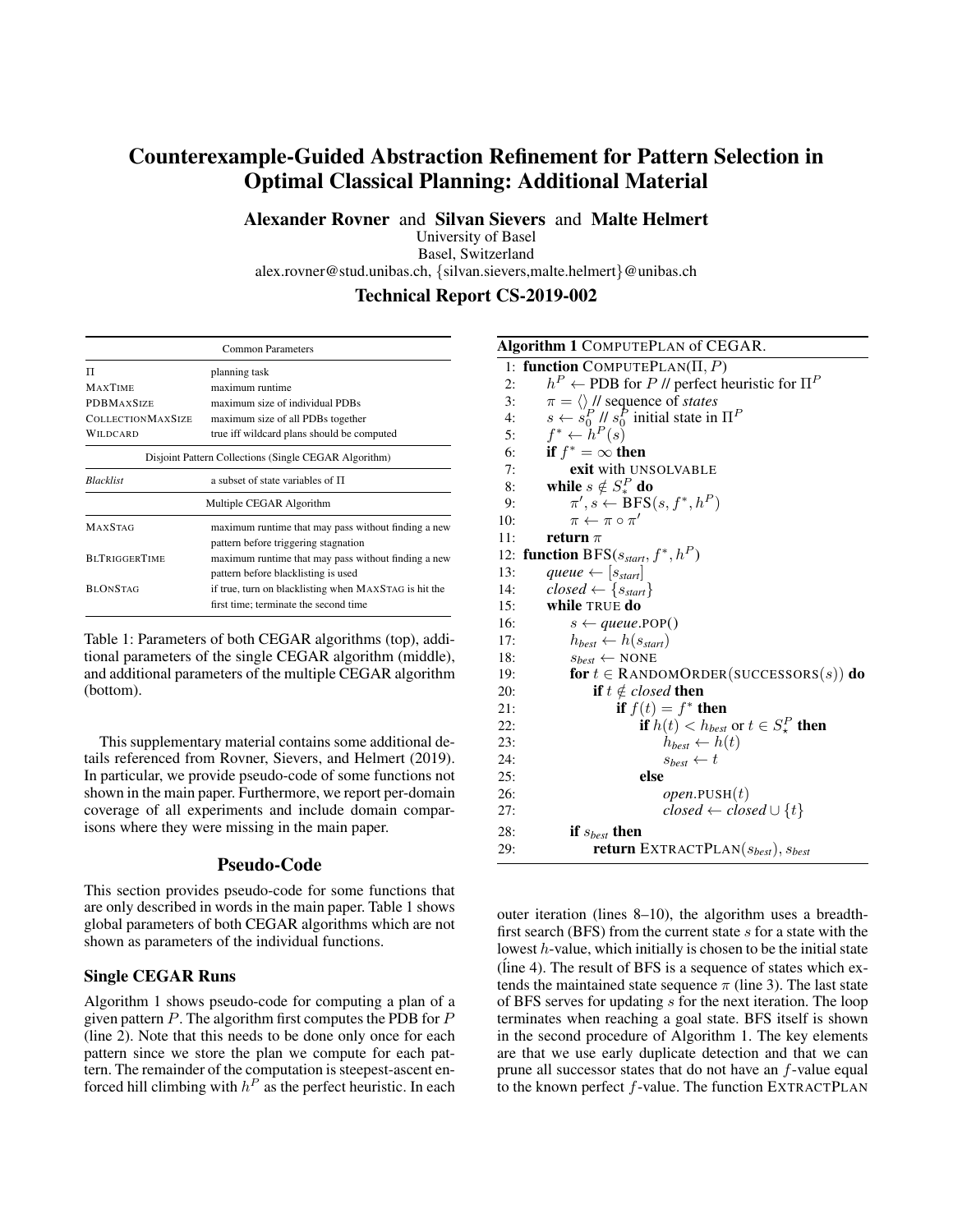|     | Algorithm 2 FINDFLAWS of CEGAR.                                              |
|-----|------------------------------------------------------------------------------|
| 1:  | <b>function</b> FINDFLAWS( $\Pi$ , $\pi$ , <i>Blacklist</i> )                |
| 2:  | // $s_0$ initial state of $\Pi$ , $s_{\star}$ goal of $\Pi$                  |
| 3:  | $V \leftarrow \emptyset$                                                     |
| 4:  | $s \leftarrow s_0$                                                           |
| 5:  | for O in $\pi$ do                                                            |
| 6:  | <i>failed</i> $\leftarrow$ TRUE                                              |
| 7:  | for $o \in O$ do                                                             |
| 8:  | $flaw \leftarrow$ FALSE                                                      |
| 9:  | for $\langle v, d \rangle \in pre(o)$ do                                     |
| 10: | <b>if</b> $v \notin Blacklist$ and $s[v] \neq d$ then                        |
| 11: | $flaw \leftarrow \text{TRUE}$                                                |
| 12: | $V \leftarrow V \cup \{v\}$                                                  |
| 13: | if not $\text{flaw}$ then                                                    |
| 14: | $failed \leftarrow FALSE$                                                    |
| 15: | $V \leftarrow \emptyset$                                                     |
| 16: | $s \leftarrow$ APPLY $(s, o)$                                                |
| 17: | break                                                                        |
| 18: | if failed then                                                               |
| 19: | break                                                                        |
| 20: | if $V = \emptyset$ then                                                      |
| 21: | <b>if</b> $s[v] = s_*[v]$ for all $v \in vars(s_*)$ <b>then</b>              |
| 22: | <b>if</b> Blacklist $=\emptyset$ then                                        |
| 23: | <b>exit</b> with plan $\pi$                                                  |
| 24: | else                                                                         |
| 25: | $V \leftarrow \{v \mid v \in vars(s_{\star}) \land s[v] \neq s_{\star}[v]\}$ |
| 26: | return $V$                                                                   |

extracts a plan starting from a given search node by following the predecessor node pointers. Depending on whether regular or wildcard plans should be computed, the function either chooses a random cheapest operator of those that lead from a predecessor node to a current node or all of them (in uniformly random order).

Algorithm 2 shows pseudo-code for computing flaws given an abstract plan. It returns a set of variables V that it identified as flaws. The outer loop (lines 5–19) executes exactly one step of the plan, which may consist of multiple "parallel" operators if using wildcard plans, or of a single operator otherwise. The inner loop (lines 7–17) considers each operator  $o$  of the plan step and attempts to apply it in the current state s. To do so, it checks for all non-blacklisted variables  $v$  of the precondition of  $o$  if they comply with  $s$ (lines 9–12). If not,  $v$  is added to  $V$ . If no flaws of the step were found, the operator is applied (line 16) and the algorithm continues with the next plan step in the outer-most loop. If, when leaving the outer-most loop, there are no flaws (line 20), then we need to check if the concrete goal of the task is satisfied (line 21). If it is and additionally the blacklist is empty, then we know that we found a concrete solution with which we can exit (line 23). Otherwise, we collect all violated goal variables and return them (line 25).

#### Multiple CEGAR Runs

Algorithm 3 shows pseudo-code of the multiple CEGAR algorithm that repeatedly calls the single CEGAR algorithm to compute a single pattern in each iteration of the main

## Algorithm 3 Multiple CEGAR algorithm

|     | $\alpha$                                                                   |
|-----|----------------------------------------------------------------------------|
|     | <b>Input:</b> Planning task $\Pi$                                          |
|     | <b>Output:</b> Pattern collection $C$                                      |
|     | 1: function MULTIPLECEGAR( $\Pi$ )                                         |
| 2:  | // $V$ variables of $\Pi$ , $s_{\star}$ goal of $\Pi$                      |
| 3:  | $C \leftarrow \emptyset$                                                   |
| 4:  | $UseBl \leftarrow FALSE$                                                   |
| 5:  | <i>LastChange</i> $\leftarrow$ TIME()                                      |
| 6:  | $\textit{goals} \leftarrow \text{RANDOMORDER}(\textit{vars}(s_{\star}))$   |
| 7:  | while TRUE do                                                              |
| 8:  | for $g \in \text{goals}$ do                                                |
| 9:  | if $TIME() > MAXTIME$ then                                                 |
| 10: | return $C$                                                                 |
| 11: | <b>if</b> $TIME() > LastChange + MAXSTAG$ then                             |
| 12: | <b>if BLONSTAG and not UseBl then</b>                                      |
| 13: | $UseBl \leftarrow TRUE$                                                    |
| 14: | <i>LastChange</i> $\leftarrow$ TIME()                                      |
| 15: | else                                                                       |
| 16: | return $C$                                                                 |
| 17: | if $TIME() > BLTRIGGERTIME$ then                                           |
| 18: | $UseBl \leftarrow TRUE$                                                    |
| 19: | $Blacklist \leftarrow \emptyset$                                           |
| 20: | if <i>UseBl</i> then                                                       |
| 21: | $BlSize \leftarrow$ RANDOMNUMBER( $ \mathcal{V} $ )                        |
| 22: | $\textit{nongoals} \leftarrow \{v \mid v \notin \textit{vars}(s_\star)\}\$ |
| 23: | $Blacklist \leftarrow \text{SELECTUNIFORMLY}$                              |
|     | $nongoals$ , MIN $(BlSize,  nongoals )$                                    |
| 24: | $P \leftarrow \text{CEGAR}(\Pi[s_\star _g], \text{Blacklist})$             |
| 25: | if $P \notin C$ then                                                       |
| 26: | <i>LastChange</i> $\leftarrow$ TIME()                                      |
| 27: | $C \leftarrow C \cup \{P\}$                                                |
|     |                                                                            |

loop (lines 7–27). To ensure diversification, it computes a random order on goal variables once (line 6) and repeatedly iterates over them (line 8). For the case where stagnation or blacklisting is used (MAXSTAG < MAXTIME or  $BLTRIGGERTIME < MAXTIME$ ), the algorithm keeps track of the last time point in which progress was made, i.e., a new pattern was added to the collection (line 5 and line 26). Blacklisting is initially set to FALSE (line 4).

At the start of each iteration, the algorithm first checks if the stagnation limit has been reached (line 11). If so, it additionally checks if also blacklisting should be used on stagnation (BLONSTAG) and it is not using blacklisting yet for diversification (line 12). If that is the case, blacklisting is enabled and the progress timer reset. Otherwise, the collection is returned and the algorithm terminates. Similarly, the next check to be done is to enable blacklisting (line 18) if no progress has been made for long enough time (line 17).

Then, depending on if blacklisting should be used, the algorithm computes a random size of at most  $|\mathcal{V}|$  for the blacklist and chooses as many non-goal variables if available (lines 19–23). The resulting blacklist (empty per default) is passed to the single CEGAR algorithm along with the task Π with a goal condition restricted to the goal variable of the iteration (line 24). If the resulting pattern is new, it is added to the collection (line 27) and the progress timer is reset. If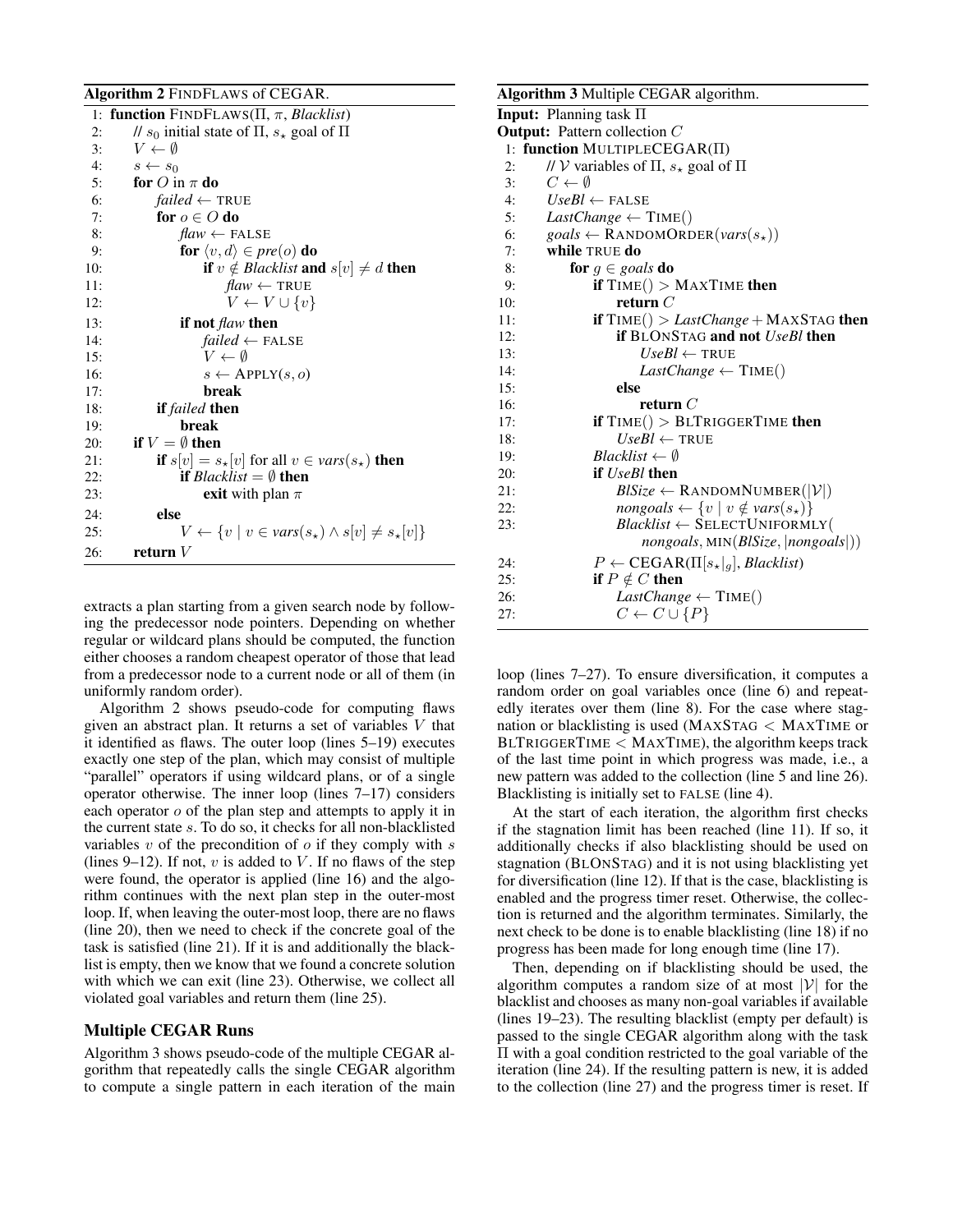|                  | regP | wcP                      | <b>SYS</b> | HC1          | CPC1 | HC <sub>9</sub> | CPC <sub>9</sub> | sRCG | G  | tot    |
|------------------|------|--------------------------|------------|--------------|------|-----------------|------------------|------|----|--------|
| regP             |      | 20                       | 34         | 9            | 10   | 9               | 8                | 40   | 24 | 854.7  |
| wcP              | 17   | -                        | 34         | 8            | 8    | 8               | 6                | 38   | 21 | 853.8  |
| <b>SYS</b>       | 14   | 13                       |            | $\mathbf{0}$ | 5    | $\overline{0}$  | 3                | 28   | 17 | 769    |
| HC1              | 38   | 38                       | 38         |              | 22   | 1               | 15               | 44   | 30 | 935.5  |
| CPC1             | 44   | 45                       | 49         | 26           |      | 24              | $\overline{4}$   | 49   | 35 | 951.7  |
| HC <sub>9</sub>  | 40   | 40                       | 39         | 10           | 26   |                 | 21               | 47   | 32 | 953.4  |
| CPC <sub>9</sub> | 46   | 44                       | 48         | 33           | 34   | 27              | -                | 51   | 39 | 975.7  |
| sRCG             | 6    | 5                        | 22         | 3            | 3    | 3               | 3                |      | 5  | 758.8  |
| G                | 23   | 25                       | 31         | 11           | 10   | 9               | 9                | 34   |    | 839    |
|                  | regP | wcP                      | <b>SYS</b> |              | HC1  | CPC1            | HC <sub>9</sub>  | CPC9 |    | tot    |
| regP             |      | 19                       |            | 18           | 19   | 16              | 17               | 23   |    | 943.7  |
| wcP              | 24   | $\overline{\phantom{0}}$ |            | 19           | 22   | 20              | 18               | 25   |    | 946.6  |
| SYS              | 26   | 26                       |            | -            | 17   | 20              | 15               | 28   |    | 981    |
| HC1              | 27   | 26                       |            | 12           |      | 13              | $\overline{2}$   | 23   |    | 946.4  |
| CPC1             | 35   | 33                       |            | 23           | 28   |                 | 28               | 28   |    | 1033.5 |
| HC <sub>9</sub>  | 29   | 30                       |            | 17           | 11   | 17              |                  | 25   |    | 965.4  |
| CPC9             | 30   | 28                       |            | 23           | 27   | 18              | 25               |      |    | 1021.1 |

Table 2: Domain comparison in terms of coverage for single CEGAR runs (2 variants), SYS, HC, and CPC with the CDPB (top) and the SCP heuristic (bottom), including the single PDB approaches sRCG and G for completeness (top). An entry in row  $x$  and column  $y$  denotes the number of domains in which  $x$  solves more tasks than  $y$ . It is bold if  $(x, y) \ge (y, x)$ . The two rightmost columns show total coverage (tot) and pattern collection construction time (c. t.) of the algorithm of the row.

no time is left, the algorithm returns the collection and terminates (line 10).

### Results

This section provides full per-domain coverage results of all algorithms.

## Single CEGAR Runs

Table 2 shows a domain comparison of Table 1 in the main paper.

Table 3 shows per-domain coverage of Table 1 in the main paper.

## Multiple CEGAR Runs

Table 4 shows per-domain coverage of Table 2 in the main paper.

## State of the Art

Table 5 shows a domain comparison of Table 3 in the main paper.

Table 6 shows per-domain coverage of Table 3 in the main paper.

#### References

Rovner, A.; Sievers, S.; and Helmert, M. 2019. Counterexample-guided abstraction refinement for pattern selection in optimal classical planning. In Lipovetzky, N.; Onaindia, E.; and Smith, D. E., eds., *Proceedings of the* *Twenty-Ninth International Conference on Automated Planning and Scheduling (ICAPS 2019)*. AAAI Press.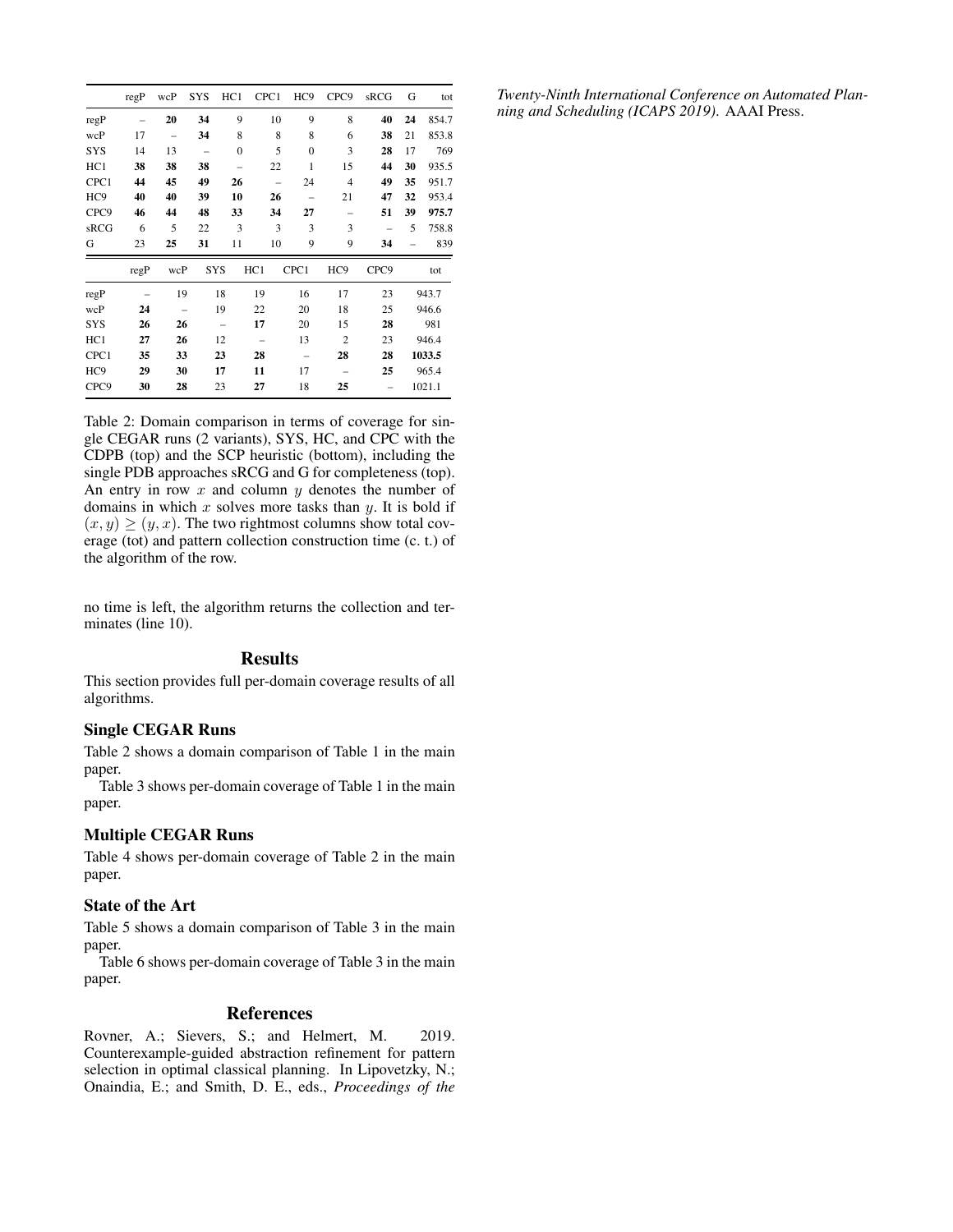|                                                                | <b>CPDB</b>  |              |                          |              |              | <b>SCP</b>      |              |              |              |                      |              |              |                 |              |              |                                      |
|----------------------------------------------------------------|--------------|--------------|--------------------------|--------------|--------------|-----------------|--------------|--------------|--------------|----------------------|--------------|--------------|-----------------|--------------|--------------|--------------------------------------|
|                                                                | regP         | wcP          | <b>SYS</b>               | HC1          | CPC1         | HC <sub>9</sub> | CPC9         | regP         | wcP          | SYS                  | HC1          | CPC1         | HC <sub>9</sub> | CPC9         | sRCG         | G                                    |
| agricola-opt18-strips (20)                                     | 0.9          | 1.8          | $\boldsymbol{0}$         | 0.0          | 0.0          | 0.0             | 0.0          | 0.9          | 1.8          | $\boldsymbol{0}$     | 0.0          | 0.0          | 0.0             | 0.1          | 0.0          | $\boldsymbol{0}$                     |
| airport (50)                                                   | 32.6         | 32.3         | 2                        | 31.0         | 29.9         | 38.0            | 30.2         | 36.0         | 35.6         | 24                   | 31.0         | 31.0         | 38.0            | 31.8         | 23.1         | 23                                   |
| barman-opt11-strips (20)                                       | 4.0          | 4.0          | $\overline{4}$           | 4.0          | 8.0          | 4.0             | 8.0          | 4.0          | 4.0          | $\overline{4}$       | 4.0          | 8.0          | 4.0             | 8.0          | 4.0          | $\overline{4}$                       |
| barman-opt14-strips (14)                                       | 0.0          | 0.0          | $\boldsymbol{0}$         | 0.0          | 2.0          | $0.0\,$         | 2.4          | 0.0          | 0.0          | $\bf{0}$             | 0.0          | 2.6          | 0.0             | 3.0          | 0.0          | $\boldsymbol{0}$                     |
| blocks $(35)$                                                  | 21.0         | 21.0         | 28                       | 28.0         | 25.9         | 28.0            | 26.0         | 28.0         | 28.0         | 28                   | 28.0         | 28.0         | 28.0            | 28.0         | 21.0         | 22                                   |
| childsnack-opt14-strips (20)                                   | 0.0<br>11.9  | 0.0<br>11.9  | $\bf{0}$<br>11           | 0.0<br>12.0  | 0.0<br>12.7  | 0.0<br>12.0     | 0.0<br>13.0  | 0.0<br>13.0  | 0.0<br>13.0  | $\bf{0}$<br>11       | 0.0          | 0.0<br>12.7  | 0.0             | 0.0<br>13.0  | 0.0<br>9.4   | $\bf{0}$<br>9                        |
| data-network-opt18-strips (20)                                 | 7.0          | 7.0          | $7\phantom{.0}$          | 11.0         | 7.0          | 11.0            | 7.0          | 10.0         | 9.8          | 12                   | 12.0<br>11.0 | 8.6          | 12.0<br>11.0    | 9.1          | 6.0          | $\overline{7}$                       |
| depot(22)<br>driverlog (20)                                    | 13.0         | 13.1         | 13                       | 13.5         | 14.0         | 13.5            | 14.1         | 13.0         | 13.1         | 15                   | 13.5         | 13.6         | 13.5            | 13.1         | 10.3         | 11                                   |
| elevators-opt08-strips (30)                                    | 19.2         | 19.7         | 21                       | 23.0         | 24.7         | 23.0            | 25.1         | 20.0         | 20.5         | $\overline{c}$       | 23.0         | 23.6         | 23.0            | 23.0         | 14.9         | 23                                   |
| elevators-opt11-strips (20)                                    | 16.2         | 16.2         | 17                       | 18.0         | 19.0         | 18.0            | 19.0         | 16.7         | 16.9         | 16                   | 18.0         | 18.7         | 18.0            | 18.3         | 12.9         | 19                                   |
| floortile-opt11-strips (20)                                    | 2.0          | 2.4          | $\overline{c}$           | 2.5          | 6.0          | 2.5             | 6.7          | 4.1          | 4.1          | $\overline{4}$       | 4.0          | 6.2          | 4.0             | 5.9          | 2.4          | 3                                    |
| floortile-opt14-strips (20)                                    | 0.3          | 0.2          | $\boldsymbol{0}$         | 0.0          | 4.2          | 0.0             | 6.6          | 2.0          | 2.0          | $\overline{c}$       | 2.0          | 5.1          | 2.0             | 4.7          | 0.2          | $\mathbf{1}$                         |
| freecell (80)                                                  | 20.1         | 20.0         | $\overline{c}$           | 21.0         | 20.5         | 21.0            | 20.9         | 22.0         | 22.3         | 21                   | 21.0         | 23.5         | 21.0            | 24.2         | 20.0         | 21                                   |
| ged-opt14-strips (20)                                          | 19.0         | 19.0         | 19                       | 19.0         | 19.3         | 19.0            | 19.6         | 19.0         | 19.0         | 19                   | 19.0         | 19.0         | 19.0            | 17.2         | 18.6         | 15                                   |
| grid(5)                                                        | 2.1          | 2.6          | $\overline{c}$           | 3.0          | 3.0          | 3.0             | 3.0          | 2.2          | 2.6          | 3                    | 3.0          | 3.0          | 3.0             | 3.0          | 1.6          | 3                                    |
| gripper (20)                                                   | 8.0          | 8.0          | 8                        | 8.0          | 8.0          | 8.0             | 8.0          | 8.0          | 8.0          | 8                    | 8.0          | 6.2          | 8.0             | 5.1          | 8.0          | 8                                    |
| hiking-opt14-strips (20)                                       | 18.4         | 18.9         | 13                       | 13.0         | 18.1         | 13.0            | 18.9         | 18.4         | 18.9         | 13                   | 13.0         | 18.5         | 13.0            | 18.4         | 12.1         | 12                                   |
| logistics $00(28)$                                             | 20.5         | 20.6         | 19                       | 22.0         | 22.0         | 23.4            | 22.4         | 20.5         | 20.6         | 26                   | 22.0         | 21.9         | 23.2            | 21.9<br>7.1  | 14.5         | 15<br>$\overline{3}$                 |
| logistics98 (35)                                               | 5.0<br>62.9  | 5.0<br>62.5  | $\overline{4}$<br>58     | 6.0<br>68.9  | 5.2<br>68.1  | 6.0<br>68.9     | 6.0<br>71.2  | 5.0<br>62.9  | 5.0<br>62.5  | 8<br>$\overline{7}$  | 6.0<br>71.3  | 7.0<br>110.9 | 6.3<br>71.3     | 113.1        | 3.0<br>55.0  | 63                                   |
| miconic (150)<br>movie (30)                                    | 30.0         | 30.0         | 3                        | 30.0         | 30.0         | 30.0            | 30.0         | 30.0         | 30.0         | 3                    | 30.0         | 30.0         | 30.0            | 30.0         | 30.0         | 3                                    |
| mprime (35)                                                    | 24.1         | 24.1         | 23                       | 24.0         | 23.2         | 24.0            | 23.1         | 24.1         | 24.2         | 3                    | 24.0         | 23.2         | 24.0            | 23.1         | 22.5         | 25                                   |
| mystery (30)                                                   | 15.9         | 16.0         | 16                       | 17.0         | 16.1         | 17.0            | 16.0         | 16.3         | 16.5         | 18                   | 17.0         | 16.0         | 17.0            | 16.0         | 16.4         | 15                                   |
| nomystery-opt11-strips (20)                                    | 18.5         | 19.3         | $\overline{2}$           | 20.0         | 20.0         | 20.0            | 20.0         | 18.5         | 19.3         | $\overline{2}$       | 20.0         | 20.0         | 20.0            | 19.1         | 9.0          | 13                                   |
| openstacks-opt08-strips (30)                                   | 22.0         | 22.0         | 14                       | 22.0         | 21.9         | 22.0            | 21.8         | 22.0         | 22.0         | 22                   | 22.0         | 21.9         | 22.0            | 21.8         | 22.0         | 22                                   |
| openstacks-opt11-strips (20)                                   | 17.0         | 17.0         | 9                        | 17.0         | 16.9         | 17.0            | 16.9         | 17.0         | 17.0         | 17                   | 17.0         | 16.9         | 17.0            | 17.0         | 17.0         | 17                                   |
| openstacks-opt14-strips (20)                                   | 3.0          | 3.0          | $\boldsymbol{0}$         | 3.0          | 3.0          | 3.0             | 3.0          | 3.0          | 3.0          | 3                    | 3.0          | 3.0          | 3.0             | 3.0          | 3.0          | 3                                    |
| openstacks-strips (30)                                         | 7.0          | 7.0          | 7                        | 7.0          | 7.0          | 7.0             | 7.0          | 7.0          | 7.0          | $\overline{7}$       | 7.0          | 7.0          | 7.0             | 7.0          | 7.0          | $\overline{7}$                       |
| organic-synthesis-opt18-strips (20)                            | 7.0          | 7.0          | $\overline{\phantom{a}}$ | 7.0          | 7.0          | 7.0             | 7.0          | 7.0          | 7.0          | $\overline{7}$       | 7.0          | 7.0          | 7.0             | 7.0          | 7.0          | $\overline{7}$                       |
| organic-synthesis-split-opt18-strips (20)                      | 9.0          | 9.0          | 5                        | 9.0          | 10.0         | 8.0             | 10.0         | 10.0         | 10.0         | 1                    | 10.0         | 10.0         | 10.0            | 10.0         | 10.0         | 1                                    |
| parcprinter-08-strips (30)                                     | 14.8         | 14.9         | 9                        | 18.1         | 17.9         | 22.0            | 19.1         | 17.8         | 18.1         | 21                   | 19.0         | 17.1         | 22.0            | 16.9         | 11.1         | 14                                   |
| parcprinter-opt11-strips (20)                                  | 10.8         | 10.9         | 5<br>$\boldsymbol{0}$    | 14.1         | 13.3         | 17.0            | 15.1         | 13.7         | 14.1         | 17                   | 15.0         | 12.7         | 17.0            | 12.6         | 7.1          | $\overline{1}$                       |
| parking-opt11-strips (20)                                      | 1.0<br>0.0   | 1.0<br>0.0   | $\boldsymbol{0}$         | 7.0          | 1.0<br>0.1   | 7.0             | 1.0          | 7.0          | 6.9          | $\overline{7}$       | 7.0          | 7.0          | 7.0             | 5.1<br>4.0   | 0.0<br>0.0   | $\boldsymbol{0}$<br>$\boldsymbol{0}$ |
| parking-opt14-strips (20)<br>pathways-noneg (30)               | 4.0          | 4.0          | $\overline{4}$           | 6.0<br>4.0   | 4.0          | 6.0<br>4.0      | 0.1<br>4.0   | 6.0<br>4.2   | 6.0<br>4.3   | 6<br>$\overline{4}$  | 6.0<br>4.0   | 6.0<br>4.0   | 6.0<br>4.0      | 4.0          | 4.0          | $\overline{4}$                       |
| pegsol-08-strips (30)                                          | 28.7         | 28.3         | 21                       | 29.0         | 29.0         | 29.3            | 29.1         | 28.7         | 28.3         | 29                   | 29.0         | 29.0         | 30.0            | 28.6         | 29.0         | 29                                   |
| pegsol-opt11-strips (20)                                       | 18.7         | 18.3         | 11                       | 19.0         | 19.0         | 19.3            | 19.1         | 18.7         | 18.3         | 19                   | 19.0         | 19.0         | 20.0            | 17.6         | 19.0         | 19                                   |
| petri-net-alignment-opt18-strips (20)                          | 0.0          | 0.0          | $\mathbf{0}$             | 0.0          | 4.0          | 0.0             | 4.0          | 4.0          | 4.0          | $\overline{7}$       | 0.0          | 4.0          | 0.0             | 4.0          | 4.0          | $\overline{4}$                       |
| pipesworld-notankage (50)                                      | 21.6         | 22.5         | 17                       | 21.0         | 23.0         | 21.0            | 24.5         | 24.1         | 24.3         | $\overline{c}$       | 21.0         | 24.1         | 21.0            | 24.4         | 17.4         | 25                                   |
| pipesworld-tankage (50)                                        | 15.0         | 15.7         | 15                       | 18.0         | 17.0         | 18.0            | 17.0         | 16.5         | 16.3         | 17                   | 18.0         | 17.0         | 18.0            | 16.6         | 13.7         | 18                                   |
| psr-small (50)                                                 | 50.0         | 50.0         | 48                       | 50.0         | 50.0         | 50.0            | 50.0         | 50.0         | 50.0         | 5                    | 50.0         | 50.0         | 50.0            | 49.0         | 50.0         | 5                                    |
| rovers $(40)$                                                  | 7.9          | 7.2          | $\overline{7}$           | 8.0          | 8.0          | 8.0             | 8.5          | 8.6          | 8.3          | $\overline{7}$       | 8.0          | 11.4         | 8.0             | 11.9         | 6.0          | $\overline{7}$                       |
| satellite (36)                                                 | 6.0          | 6.0          | 4                        | 6.0          | 7.0          | 6.0             | 7.0          | 6.0          | 6.1          | 6                    | 6.0          | 7.0          | 6.0             | 7.0          | 6.0          | 6                                    |
| scanalyzer-08-strips (30)                                      | 12.0         | 12.0         | 13                       | 13.0         | 12.2         | 13.0            | 13.0         | 13.9         | 15.9         | 18                   | 14.0         | 14.3         | 13.0            | 11.4         | 12.0         | 12                                   |
| scanalyzer-opt11-strips (20)                                   | 9.0          | 9.0          | $\overline{1}$           | 10.0         | 9.2          | 10.0            | 10.0         | 10.8         | 12.9         | 15                   | 11.0         | 11.3         | 10.0            | 9.1          | 9.0          | 9                                    |
| snake-opt18-strips (20)                                        | 11.3<br>28.1 | 11.7<br>27.8 | 13                       | 13.0         | 13.3<br>27.9 | 14.0<br>30.0    | 13.8         | 12.5         | 12.6         | 13<br>3              | 13.0<br>30.0 | 13.0<br>30.0 | 13.5<br>30.0    | 12.4<br>30.0 | 11.2<br>23.3 | 14                                   |
| sokoban-opt08-strips (30)<br>sokoban-opt11-strips (20)         | 20.0         | 20.0         | 3<br>$\boldsymbol{2}$    | 30.0<br>20.0 | 20.0         | 20.0            | 28.8<br>20.0 | 29.8<br>20.0 | 29.7<br>20.0 | $\mathbf{2}$         | 20.0         | 20.0         | 20.0            | 20.0         | 19.5         | 28<br>$\overline{2}$                 |
| spider-opt18-strips (20)                                       | 12.0         | 11.6         | $\mathbf{0}$             | 14.0         | 12.4         | 15.0            | 13.0         | 14.1         | 14.5         | 14                   | 14.0         | 13.6         | 15.0            | 14.2         | 11.0         | 11                                   |
| storage $(30)$                                                 | 15.2         | 15.1         | 16                       | 16.0         | 15.0         | 16.0            | 15.0         | 15.8         | 15.7         | 16                   | 16.0         | 15.6         | 16.0            | 16.0         | 14.7         | 15                                   |
| termes-opt18-strips $(20)$                                     | 12.0         | 12.0         | 12                       | 13.0         | 12.7         | 13.0            | 12.4         | 12.0         | 12.0         | 12                   | 13.0         | 12.8         | 13.0            | 11.0         | 12.0         | 13                                   |
| tetris-opt14-strips $(17)$                                     | 9.0          | 9.0          | 4                        | 9.0          | 10.0         | 10.0            | 10.1         | 9.5          | 9.4          | 11                   | 10.0         | 10.6         | 10.0            | 10.6         | 9.0          | -1                                   |
| tidybot-opt11-strips (20)                                      | 15.1         | 14.0         | 14                       | 14.0         | 14.0         | 14.0            | 14.0         | 16.9         | 16.0         | 14                   | 14.0         | 14.0         | 14.0            | 13.9         | 13.2         | 15                                   |
| tidybot-opt14-strips (20)                                      | 11.1         | 9.9          | 9                        | 9.0          | 9.5          | 9.0             | 9.9          | 12.9         | 12.0         | 9                    | 9.0          | 9.2          | 9.0             | 9.8          | 6.3          | 9                                    |
| tpp (30)                                                       | 8.3          | 7.9          | 6                        | 6.0          | 12.0         | 6.0             | 12.0         | 8.3          | 7.9          | 6                    | 6.0          | 12.0         | 6.0             | 12.0         | 6.0          | 6                                    |
| transport-opt08-strips (30)                                    | 11.5         | 11.4         | 11                       | 13.8         | 14.0         | 13.8            | 14.0         | 11.5         | 11.6         | 11                   | 13.8         | 14.0         | 13.8            | 14.0         | 11.1         | 14                                   |
| transport-opt11-strips (20)                                    | 6.7          | 7.0          | 6                        | 12.7         | 13.0         | 12.7            | 14.0         | 6.8          | 7.2          | 6                    | 11.9         | 12.4         | 11.9            | 11.9         | 6.2          | 11                                   |
| transport-opt14-strips (20)                                    | 7.1          | 7.0          | $\overline{7}$           | 9.0          | 9.1          | 9.0             | 10.0         | 7.1          | 7.0          | $\overline{7}$       | 9.0          | 9.0          | 9.0             | 9.6          | 7.0          | 7                                    |
| trucks-strips (30)                                             | 7.9          | 7.5          | 9                        | 9.0          | 10.0         | 9.0             | 10.0         | 8.9          | 8.8          | 9                    | 9.0          | 10.0         | 9.0             | 10.2         | 6.3          | 8                                    |
| visitall-opt11-strips (20)                                     | 10.0         | 9.9          | 16                       | 16.0         | 17.6         | 16.0            | 18.0         | 16.8         | 17.0         | 17                   | 16.0         | 17.5         | 16.0            | 17.3         | 9.0          | 11                                   |
| visitall-opt14-strips (20)                                     | 4.6<br>10.8  | 4.4<br>10.5  | 12                       | 12.0<br>13.9 | 14.7<br>15.8 | 12.0<br>14.0    | 15.0<br>16.8 | 13.1<br>15.7 | 13.1<br>14.2 | 13                   | 12.0<br>14.0 | 13.8<br>20.6 | 12.0<br>16.0    | 13.0<br>22.5 | 3.0<br>8.9   | 5<br>$\mathbf{1}$                    |
| woodworking-opt08-strips (30)<br>woodworking-opt11-strips (20) | 5.8          | 5.5          | $\,$ 8 $\,$<br>3         | 9.0          | 10.7         | 9.0             | 11.5         | 10.3         | 9.2          | 29<br>$\overline{2}$ | 9.0          | 15.5         | 11.0            | 16.0         | 3.9          | 5                                    |
| zenotravel (20)                                                | 11.1         | 11.2         | 12                       | 13.0         | 12.6         | 13.0            | 13.0         | 11.1         | 11.2         | 13                   | 12.9         | 12.9         | 12.9            | 12.5         | 8.0          | 9                                    |
| Sum (1827)                                                     | 854.7        | 853.8        | 769                      | 935.5        | 951.7        | 953.4           | 975.7        | 943.7        | 946.6        | 981                  | 946.4        | 1033.5       | 965.4           | 1021.1       | 758.8        | 839                                  |
|                                                                |              |              |                          |              |              |                 |              |              |              |                      |              |              |                 |              |              |                                      |

Table 3: Per-domain coverage of the CPDB (left) and the SCP (right) heuristic over PDBs computed with a single CEGAR run (regP and wcP), SYS, HC, CPC, and also of the single PDB heuristics generated with sRCG and G.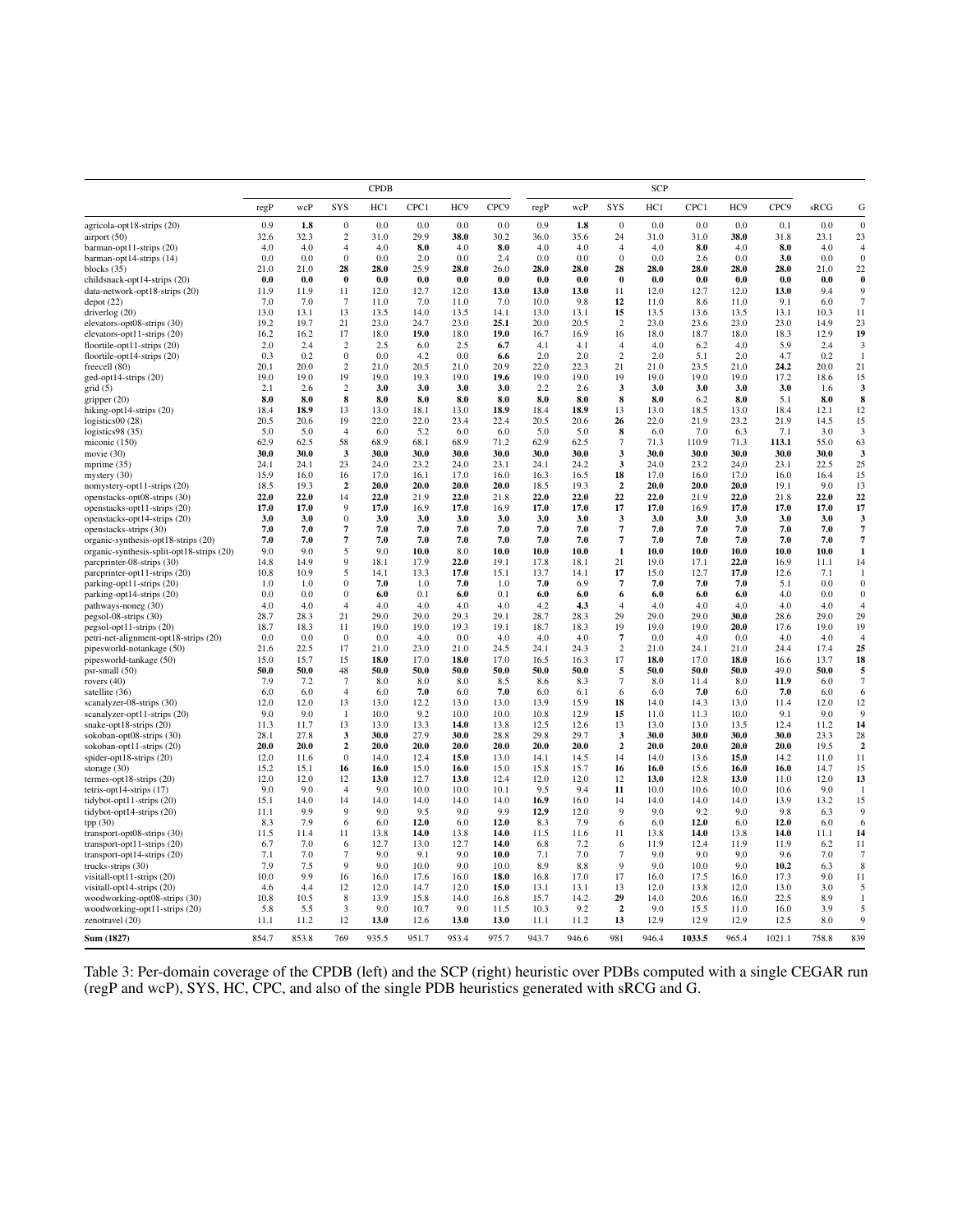|                                                        |              |              | regP         |              |              |              | wcP          |              | mRCG         | SYS                            | HC1          | CPC1         | HC <sub>9</sub> | CPC <sub>9</sub> |
|--------------------------------------------------------|--------------|--------------|--------------|--------------|--------------|--------------|--------------|--------------|--------------|--------------------------------|--------------|--------------|-----------------|------------------|
|                                                        | $\mathbf{V}$ | $\bf S$      | b            | sb           | $\mathbf{V}$ | $\bf S$      | b            | sb           |              |                                |              |              |                 |                  |
| agricola-opt18-strips (20)                             | 3.6          | 3.6          | 3.3          | 3.3          | 3.8          | 3.7          | 3.6          | 3.6          | 0.0          | $\boldsymbol{0}$               | 0.0          | 0.0          | 0.0             | 0.1              |
| airport $(50)$                                         | 37.1         | 37.2         | 37.1         | 36.8         | 37.9         | 37.8         | 36.3         | 36.4         | 26.8         | 24                             | 31.0         | 31.0         | 38.0            | 31.8             |
| barman-opt11-strips (20)                               | 4.0<br>0.0   | 4.0<br>0.0   | 4.0<br>0.0   | 4.0<br>0.0   | 4.0<br>0.0   | 4.0<br>0.0   | 4.0<br>0.0   | 4.0<br>0.0   | 4.0<br>0.0   | $\overline{4}$<br>$\mathbf{0}$ | 4.0<br>0.0   | 8.0<br>2.6   | 4.0<br>0.0      | 8.0<br>3.0       |
| barman-opt14-strips (14)<br>blocks (35)                | 28.0         | 28.0         | 28.0         | 28.0         | 28.0         | 28.0         | 28.0         | 28.0         | 28.0         | 28                             | 28.0         | 28.0         | 28.0            | 28.0             |
| childsnack-opt14-strips (20)                           | 0.0          | 0.0          | 0.0          | 0.0          | 0.0          | 0.0          | 0.0          | 0.0          | 0.0          | $\bf{0}$                       | 0.0          | 0.0          | 0.0             | 0.0              |
| data-network-opt18-strips (20)                         | 13.0         | 13.0         | 13.0         | 13.0         | 13.1         | 13.1         | 13.1         | 13.1         | 11.9         | 11                             | 12.0         | 12.7         | 12.0            | 13.0             |
| depot(22)                                              | 12.3         | 12.3         | 12.3         | 12.3         | 11.7         | 11.7         | 11.7         | 11.7         | 10.0         | 12                             | 11.0         | 8.6          | 11.0            | 9.1              |
| driverlog (20)                                         | 13.4         | 13.5         | 14.0         | 14.0         | 13.6         | 13.7         | 14.0         | 14.0         | 14.0         | 15                             | 13.5         | 13.6         | 13.5            | 13.1             |
| elevators-opt08-strips (30)                            | 22.0         | 22.0         | 22.0         | 22.0         | 22.2         | 22.2         | 22.2         | 22.2         | 22.8         | $\overline{c}$                 | 23.0         | 23.6         | 23.0            | 23.0             |
| elevators-opt11-strips (20)                            | 18.0         | 18.0         | 18.0         | 18.0         | 18.0         | 18.0         | 18.0         | 18.0         | 18.1         | 16                             | 18.0         | 18.7         | 18.0            | 18.3             |
| floortile-opt11-strips (20)                            | 6.0          | 6.0          | 6.0          | 6.0          | 6.0          | 6.0          | 6.0          | 6.0          | 6.8          | 4                              | 4.0          | 6.2          | 4.0             | 5.9              |
| floortile-opt14-strips (20)<br>freecell (80)           | 5.0<br>23.4  | 5.0<br>23.4  | 5.0<br>23.4  | 5.0<br>23.4  | 4.0<br>26.0  | 4.0<br>26.0  | 5.0<br>26.0  | 5.0<br>26.0  | 6.3<br>20.8  | $\overline{c}$<br>21           | 2.0<br>21.0  | 5.1<br>23.5  | 2.0<br>21.0     | 4.7<br>24.2      |
| ged-opt14-strips (20)                                  | 19.0         | 19.0         | 19.0         | 19.0         | 19.0         | 19.0         | 19.0         | 19.0         | 19.3         | 19                             | 19.0         | 19.0         | 19.0            | 17.2             |
| grid(5)                                                | 3.0          | 3.0          | 3.0          | 3.0          | 3.0          | 3.0          | 3.0          | 3.0          | 3.0          | 3                              | 3.0          | 3.0          | 3.0             | 3.0              |
| gripper $(20)$                                         | 8.0          | 8.0          | 8.0          | 8.0          | 8.0          | 8.0          | 8.0          | 8.0          | 6.6          | 8                              | 8.0          | 6.2          | 8.0             | 5.1              |
| hiking-opt14-strips (20)                               | 14.6         | 14.5         | 14.2         | 14.3         | 18.0         | 18.0         | 14.3         | 15.7         | 14.1         | 13                             | 13.0         | 18.5         | 13.0            | 18.4             |
| logistics $00(28)$                                     | 21.1         | 21.0         | 25.8         | 25.9         | 21.0         | 21.0         | 25.7         | 25.6         | 21.7         | 26                             | 22.0         | 21.9         | 23.2            | 21.9             |
| logistics98 (35)                                       | 5.4          | 5.4          | 7.4          | 7.4          | 5.4          | 5.4          | 7.3          | 7.4          | 7.0          | 8                              | 6.0          | 7.0          | 6.3             | 7.1              |
| miconic (150)                                          | 137.4        | 137.1        | 135.6        | 136.6        | 136.3        | 137.1        | 136.0        | 136.4        | 149.0        | $\overline{7}$                 | 71.3         | 110.9        | 71.3            | 113.1            |
| movie $(30)$                                           | 30.0         | 30.0         | 30.0         | 30.0         | 30.0         | 30.0         | 30.0         | 30.0         | 30.0         | 3                              | 30.0         | 30.0         | 30.0            | 30.0             |
| mprime $(35)$                                          | 28.2         | 28.2         | 28.3         | 28.3         | 28.9<br>19.0 | 28.9<br>19.0 | 29.2         | 29.4<br>19.0 | 25.6         | 3                              | 24.0<br>17.0 | 23.2         | 24.0            | 23.1             |
| mystery (30)<br>nomystery-opt11-strips (20)            | 18.8<br>20.0 | 18.8<br>20.0 | 18.8<br>20.0 | 18.8<br>20.0 | 20.0         | 20.0         | 19.0<br>20.0 | 20.0         | 17.4<br>20.0 | 18<br>$\boldsymbol{2}$         | 20.0         | 16.0<br>20.0 | 17.0<br>20.0    | 16.0<br>19.1     |
| openstacks-opt08-strips (30)                           | 22.0         | 22.0         | 22.0         | 22.0         | 22.0         | 22.0         | 22.0         | 22.0         | 20.0         | 22                             | 22.0         | 21.9         | 22.0            | 21.8             |
| openstacks-opt11-strips (20)                           | 17.0         | 17.0         | 17.0         | 17.0         | 17.0         | 17.0         | 17.0         | 17.0         | 15.0         | 17                             | 17.0         | 16.9         | 17.0            | 17.0             |
| openstacks-opt14-strips (20)                           | 3.0          | 3.0          | 3.0          | 3.0          | 3.0          | 3.0          | 3.0          | 3.0          | 3.0          | 3                              | 3.0          | 3.0          | 3.0             | 3.0              |
| openstacks-strips (30)                                 | 7.0          | 7.0          | 7.0          | 7.0          | 7.0          | 7.0          | 7.0          | 7.0          | 7.0          | 7                              | 7.0          | 7.0          | 7.0             | 7.0              |
| organic-synthesis-opt18-strips (20)                    | 7.0          | 7.0          | 7.0          | 7.0          | 7.0          | 7.0          | 7.0          | 7.0          | 5.0          | $\overline{\mathcal{I}}$       | 7.0          | 7.0          | 7.0             | 7.0              |
| organic-synthesis-split-opt18-strips (20)              | 10.0         | 10.0         | 10.0         | 10.0         | 10.0         | 10.0         | 10.0         | 10.0         | 9.4          | 1                              | 10.0         | 10.0         | 10.0            | 10.0             |
| parcprinter-08-strips (30)                             | 18.0         | 18.0         | 18.0         | 18.0         | 18.0         | 18.0         | 18.0         | 18.0         | 16.2         | 21                             | 19.0         | 17.1         | 22.0            | 16.9             |
| parcprinter-opt11-strips (20)                          | 14.0         | 14.0         | 14.0         | 14.0         | 14.0         | 14.0         | 14.0         | 14.0         | 12.2         | 17                             | 15.0         | 12.7         | 17.0            | 12.6             |
| parking-opt11-strips (20)<br>parking-opt14-strips (20) | 6.9<br>5.9   | 6.9<br>5.9   | 6.9<br>6.0   | 6.9<br>6.0   | 7.0<br>5.9   | 7.0<br>5.9   | 7.0<br>6.0   | 7.0<br>6.0   | 7.0<br>6.0   | $\overline{7}$<br>6            | 7.0<br>6.0   | 7.0<br>6.0   | 7.0<br>6.0      | 5.1<br>4.0       |
| pathways-noneg (30)                                    | 4.1          | 4.1          | 4.1          | 4.1          | 4.9          | 4.9          | 4.9          | 4.9          | 4.0          | $\overline{4}$                 | 4.0          | 4.0          | 4.0             | 4.0              |
| pegsol-08-strips (30)                                  | 29.0         | 29.0         | 29.0         | 29.0         | 29.0         | 29.0         | 29.0         | 29.0         | 29.0         | 29                             | 29.0         | 29.0         | 30.0            | 28.6             |
| pegsol-opt11-strips (20)                               | 19.0         | 19.0         | 19.0         | 19.0         | 19.0         | 19.0         | 19.0         | 19.0         | 19.0         | 19                             | 19.0         | 19.0         | 20.0            | 17.6             |
| petri-net-alignment-opt18-strips (20)                  | 5.5          | 5.5          | 5.5          | 5.5          | 5.4          | 5.4          | 5.4          | 5.4          | 7.6          | $\overline{7}$                 | 0.0          | 4.0          | 0.0             | 4.0              |
| pipesworld-notankage (50)                              | 23.0         | 23.0         | 23.5         | 23.5         | 22.6         | 22.6         | 22.6         | 22.6         | 22.8         | $\overline{c}$                 | 21.0         | 24.1         | 21.0            | 24.4             |
| pipesworld-tankage (50)                                | 16.6         | 16.6         | 16.6         | 16.6         | 16.8         | 16.8         | 16.7         | 16.7         | 16.6         | 17                             | 18.0         | 17.0         | 18.0            | 16.6             |
| psr-small (50)                                         | 50.0         | 50.0         | 50.0         | 50.0         | 50.0         | 50.0         | 50.0         | 50.0         | 50.0         | 5                              | 50.0         | 50.0         | 50.0            | 49.0             |
| rovers $(40)$                                          | 9.0          | 9.0          | 9.0          | 9.0          | 9.0          | 9.0          | 9.0          | 9.0          | 8.3          | $\overline{7}$                 | 8.0          | 11.4         | 8.0             | 11.9             |
| satellite (36)<br>scanalyzer-08-strips (30)            | 8.0<br>16.0  | 8.0<br>16.1  | 8.0<br>16.0  | 8.0<br>16.1  | 8.0<br>17.4  | 8.0<br>17.4  | 8.0<br>17.4  | 8.0<br>17.4  | 6.7<br>14.1  | 6<br>18                        | 6.0<br>14.0  | 7.0<br>14.3  | 6.0<br>13.0     | 7.0<br>11.4      |
| scanalyzer-opt11-strips (20)                           | 13.1         | 13.1         | 13.1         | 13.1         | 14.4         | 14.4         | 14.4         | 14.4         | 11.1         | 15                             | 11.0         | 11.3         | 10.0            | 9.1              |
| snake-opt18-strips (20)                                | 12.0         | 12.0         | 12.0         | 12.0         | 12.0         | 12.0         | 12.0         | 12.0         | 11.8         | 13                             | 13.0         | 13.0         | 13.5            | 12.4             |
| sokoban-opt08-strips (30)                              | 30.0         | 30.0         | 29.5         | 29.5         | 30.0         | 30.0         | 29.2         | 29.5         | 30.0         | 3                              | 30.0         | 30.0         | 30.0            | 30.0             |
| sokoban-opt11-strips (20)                              | 20.0         | 20.0         | 19.4         | 19.5         | 20.0         | 20.0         | 19.4         | 19.3         | 20.0         | $\overline{\mathbf{2}}$        | 20.0         | 20.0         | 20.0            | 20.0             |
| spider-opt18-strips (20)                               | 13.0         | 13.0         | 13.0         | 13.0         | 13.0         | 13.0         | 13.2         | 13.2         | 13.2         | 14                             | 14.0         | 13.6         | 15.0            | 14.2             |
| storage $(30)$                                         | 16.0         | 16.0         | 16.0         | 16.0         | 16.0         | 16.0         | 16.0         | 16.0         | 16.0         | 16                             | 16.0         | 15.6         | 16.0            | 16.0             |
| termes-opt18-strips (20)                               | 12.1         | 12.1         | 12.1         | 12.1         | 12.0         | 12.0         | 12.0         | 12.0         | 12.0         | 12                             | 13.0         | 12.8         | 13.0            | 11.0             |
| $tetris$ -opt14-strips $(17)$                          | 9.6          | 9.6          | 10.0         | 10.0         | 9.5          | 9.5          | 10.0         | 10.0         | 9.6          | 11                             | 10.0         | 10.6         | 10.0            | 10.6             |
| tidybot-opt11-strips (20)                              | 15.8<br>11.8 | 15.8<br>11.9 | 15.8<br>11.8 | 15.9<br>11.8 | 15.9<br>11.9 | 15.9<br>11.9 | 16.0<br>12.0 | 16.0<br>12.0 | 13.4<br>4.3  | 14<br>9                        | 14.0<br>9.0  | 14.0<br>9.2  | 14.0<br>9.0     | 13.9<br>9.8      |
| tidybot-opt14-strips (20)<br>tpp(30)                   | 12.1         | 12.1         | 12.1         | 12.1         | 12.0         | 12.0         | 12.0         | 12.0         | 8.0          | 6                              | 6.0          | 12.0         | 6.0             | 12.0             |
| transport-opt08-strips (30)                            | 13.0         | 13.0         | 14.0         | 14.0         | 13.0         | 13.0         | 14.0         | 14.0         | 14.0         | 11                             | 13.8         | 14.0         | 13.8            | 14.0             |
| transport-opt11-strips (20)                            | 9.4          | 9.4          | 10.4         | 10.4         | 10.0         | 10.0         | 11.0         | 11.0         | 10.0         | 6                              | 11.9         | 12.4         | 11.9            | 11.9             |
| transport-opt14-strips (20)                            | 9.5          | 9.5          | 9.5          | 9.5          | 9.5          | 9.5          | 9.5          | 9.5          | 7.0          | $\overline{7}$                 | 9.0          | 9.0          | 9.0             | 9.6              |
| trucks-strips (30)                                     | 12.0         | 12.0         | 13.0         | 13.0         | 12.0         | 12.0         | 13.0         | 13.0         | 10.0         | 9                              | 9.0          | 10.0         | 9.0             | 10.2             |
| visitall-opt11-strips (20)                             | 10.0         | 10.0         | 17.0         | 17.0         | 10.0         | 10.0         | 17.0         | 17.0         | 10.0         | 17                             | 16.0         | 17.5         | 16.0            | 17.3             |
| visitall-opt14-strips (20)                             | 4.0          | 4.0          | 13.0         | 13.0         | 4.0          | 4.0          | 13.0         | 13.0         | 4.0          | 13                             | 12.0         | 13.8         | 12.0            | 13.0             |
| woodworking-opt08-strips (30)                          | 22.3         | 22.2         | 22.9         | 22.7         | 21.9         | 21.9         | 21.9         | 21.8         | 23.1         | 29                             | 14.0         | 20.6         | 16.0            | 22.5             |
| woodworking-opt11-strips (20)                          | 15.1         | 15.1         | 15.1         | 15.1         | 14.0         | 14.0         | 14.0         | 14.0         | 16.1         | $\overline{2}$                 | 9.0          | 15.5         | 11.0            | 16.0             |
| zenotravel (20)                                        | 12.0         | 12.0         | 12.6         | 12.6         | 12.2         | 12.0         | 13.0         | 13.0         | 13.0         | 13                             | 12.9         | 12.9         | 12.9            | 12.5<br>1021.1   |
| Sum (1827)                                             | 1055.1       | 1054.9       | 1080.1       | 1081.1       | 1063.2       | 1063.7       | 1085.0       | 1087.2       | 1018.7       | 981                            | 946.4        | 1033.5       | 965.4           |                  |

Table 4: Per-domain coverage of the SCP heuristic over PDBs computed with multiple CEGAR runs (8 variants), mRCG, SYS, HC, and CPC.